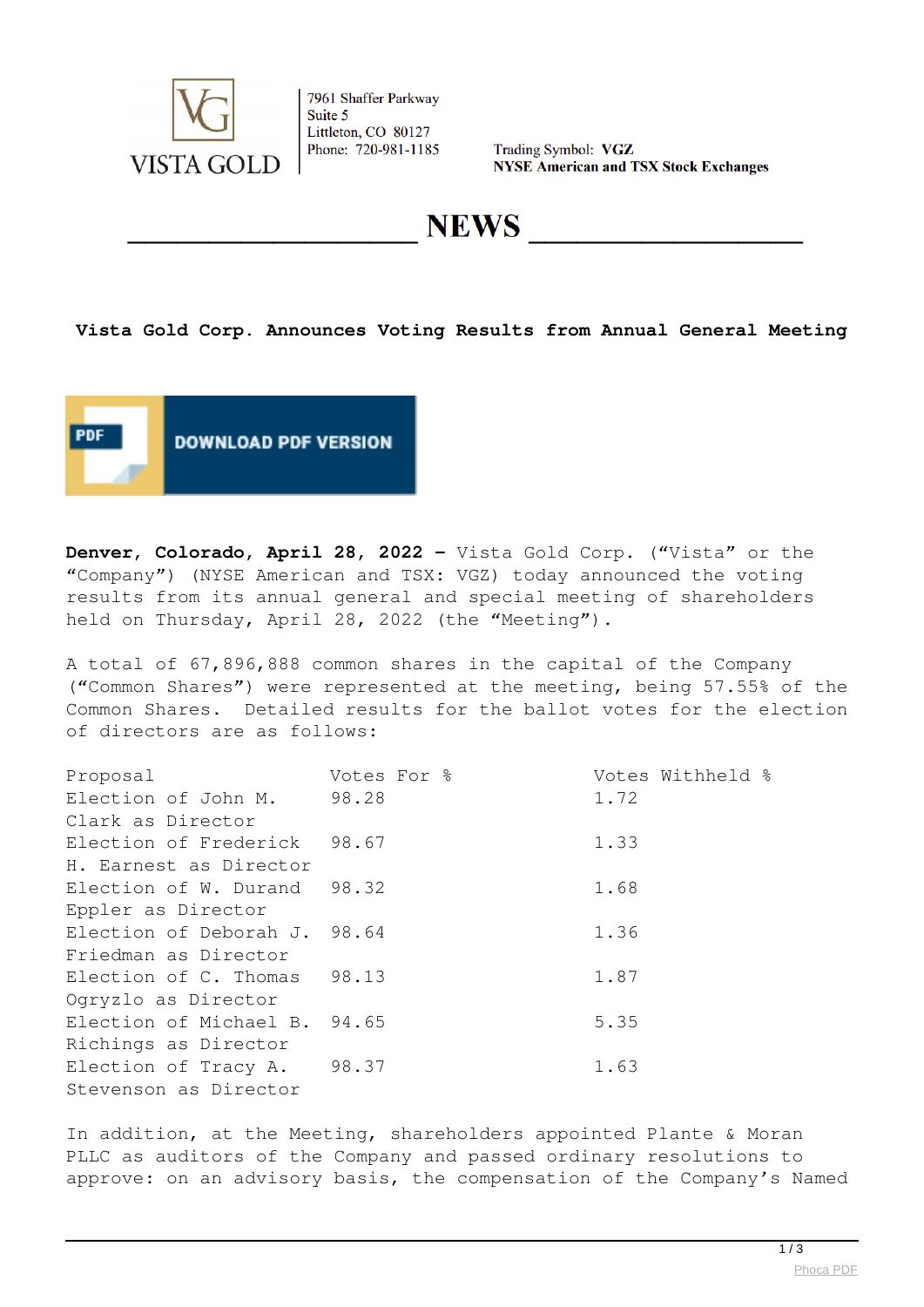

7961 Shaffer Parkway Suite 5 Littleton, CO 80127 Phone: 720-981-1185

Trading Symbol: VGZ **NYSE American and TSX Stock Exchanges** 

**NEWS** 

## **Vista Gold Corp. Announces Voting Results from Annual General Meeting**

Executive Officers, and to approve all unallocated awards under the Company's Long Term Equity Incentive Plan, and all unallocated awards under the Company's Deferred Share Unit Plan.

### **About Vista Gold Corp.**

Vista is a gold project developer. The Company's flagship asset is the Mt Todd gold project located in the Tier 1, mining friendly jurisdiction of Northern Territory, Australia. Situated approximately 250 km southeast of Darwin, Mt Todd is the largest undeveloped gold project in Australia and, as presently designed, Mt Todd is expected to be one of the top five gold producers in Australia. All major environmental and operating permits have now been approved.

For further information, please contact Pamela Solly, Vice President of Investor Relations, at (720) 981-1185 or [IR@vistagold.com.](mailto:IR@vistagold.com) You may also visit our website at [www.vistagold.com](http://www.vistagold.com).

#### **Forward Looking Statements**

This press release contains forward-looking statements within the meaning of the U.S. Securities Act of 1933, as amended, and U.S. Securities Exchange Act of 1934, as amended, and forward-looking information

within the meaning of Canadian securities laws. All statements, other than statements of historical facts,

included in this press release that address activities, events or developments that we expect or

anticipate will or may occur in the future, including such things as Mt Todd expected to be one of the top